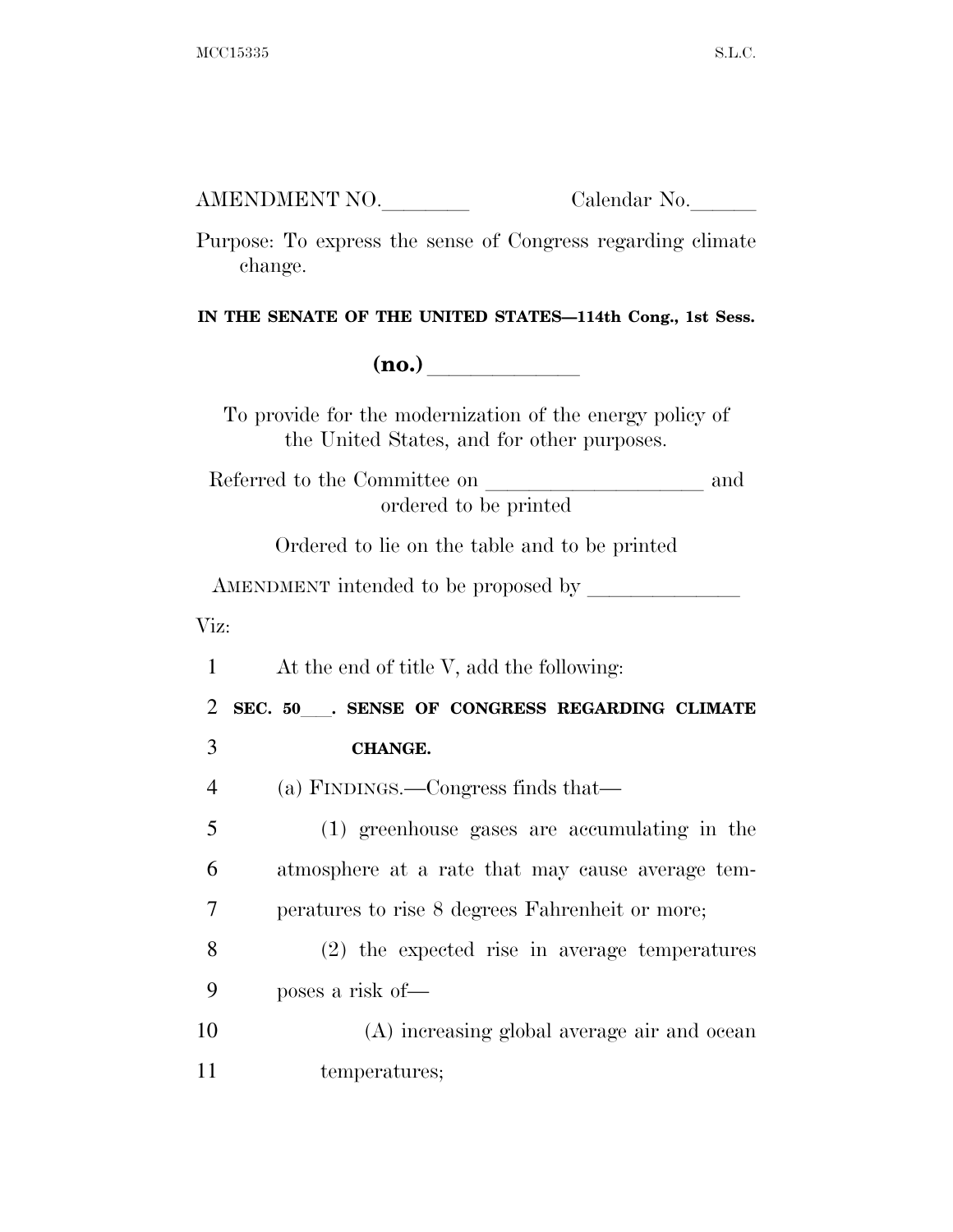$\rm{MCC15335} \qquad \qquad \ \ \, \textrm{S.L.C.}$ 

| $\mathbf{1}$   | (B) widespread melting of snow and ice;                  |
|----------------|----------------------------------------------------------|
| $\overline{2}$ | and                                                      |
| 3              | (C) rising global average sea level;                     |
| $\overline{4}$ | (3) the overwhelming majority of the scientific          |
| 5              | community is clear that climate change is—               |
| 6              | $(A)$ real;                                              |
| 7              | (B) caused by human activity; and                        |
| 8              | (C) already causing devastating problems                 |
| 9              | in the United States and around the world; and           |
| 10             | (4) mandatory steps will be required to move             |
| 11             | aggressively to transform the energy system of the       |
| 12             | United States away from fossil fuels to energy effi-     |
| 13             | ciency and sustainable energy.                           |
| 14             | (b) SENSE OF CONGRESS.—It is the sense of Con-           |
| 15             | gress that Congress agrees with the opinion of virtually |
| 16             | the entire worldwide scientific community that—          |
| 17             | $(1)$ climate change is real;                            |
| 18             | $(2)$ climate change is caused by human activi-          |
| 19             | ties;                                                    |
| 20             | (3) climate change has already caused dev-               |
| 21             | astating problems in the United States and around        |
| 22             | the world;                                               |
| 23             | (4) a brief window of opportunity exists before          |
| 24             | the United States and the entire planet suffer irrep-    |
| 25             | arable harm; and                                         |